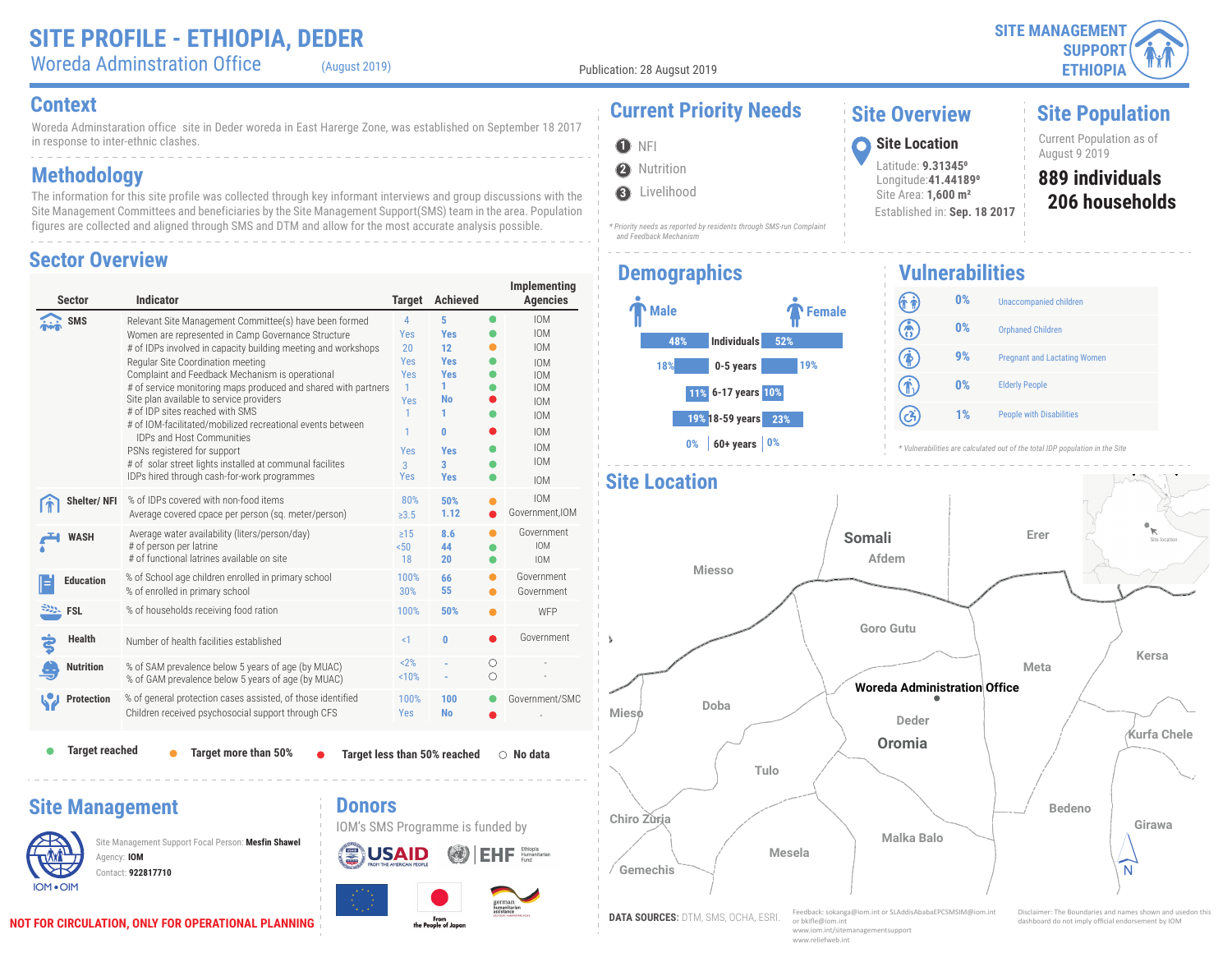**SITE MANAGEMENT SUPPORT ETHIOPIA**

**Site Population**

Current Population as of

**64 households 260 individuals**

## Agriculture Office (August 2019)

Publication: 28 August 2019

**2** Livelihood

 *and Feedback Mechanism*

**3** Nutrition

**O** NFI

#### **Context Current Priority Needs**

Agriculture Office site in Goro Gutu woreda in East Harerge Zone, was established on September 18 2017 in response to inter-ethnic clashes.

### **Methodology**

The information for this site profile was collected through key informant interviews and group discussions with the Site Management Committees and beneficiaries by the Site Management Support(SMS) team in the area. Population figures are collected and aligned through SMS and DTM and allow for the most accurate analysis possible.

#### **Sector Overview**

| <b>Sector</b>          | <b>Indicator</b>                                                                                                                                                                                                                                                                                                                                                                                                                                                                                                                                                                                                                                                   | <b>Target</b>                                                                                                     | <b>Achieved</b>                                                                                                                         |           | Implementing<br><b>Agencies</b>                                                                                                                                      |
|------------------------|--------------------------------------------------------------------------------------------------------------------------------------------------------------------------------------------------------------------------------------------------------------------------------------------------------------------------------------------------------------------------------------------------------------------------------------------------------------------------------------------------------------------------------------------------------------------------------------------------------------------------------------------------------------------|-------------------------------------------------------------------------------------------------------------------|-----------------------------------------------------------------------------------------------------------------------------------------|-----------|----------------------------------------------------------------------------------------------------------------------------------------------------------------------|
| <b>SMS</b>             | Relevant Site Management Committee(s) have been formed<br>Women are represented in Camp Governance Structure<br># of IDPs involved in capacity building meeting and workshops<br>Regular Site Coordination meeting<br>Complaint and Feedback Mechanism is operational<br># of service monitoring maps produced and shared with partners<br>Site plan available to service providers<br># of IDP sites reached with SMS<br># of IOM-facilitated/mobilized recreational events between<br><b>IDPs and Host Communities</b><br>PSNs registered for support<br># of solar street lights installed at communal facilites<br>IDPs hired through cash-for-work programmes | $\overline{4}$<br>Yes<br>20<br>Yes<br><b>Yes</b><br>$\mathbf{1}$<br>Yes<br>1<br>1<br>Yes<br>$\overline{3}$<br>Yes | 5<br><b>Yes</b><br>10<br><b>Yes</b><br><b>Yes</b><br>1.<br><b>No</b><br>1<br>$\mathbf{0}$<br><b>Yes</b><br>$\overline{2}$<br><b>Yes</b> | $\bullet$ | <b>IOM</b><br><b>IOM</b><br><b>IOM</b><br><b>IOM</b><br><b>IOM</b><br><b>IOM</b><br><b>IOM</b><br><b>IOM</b><br><b>IOM</b><br><b>IOM</b><br><b>IOM</b><br><b>IOM</b> |
| Shelter/NFI            | % of IDPs covered with non-food items<br>Average covered space per person (sq. meter/person)                                                                                                                                                                                                                                                                                                                                                                                                                                                                                                                                                                       | 80%<br>$\ge 3.5$                                                                                                  | 1.7                                                                                                                                     | О         | Government                                                                                                                                                           |
| <b>WASH</b>            | Average water availability (liters/person/day)<br># of person per latrine<br># of functional latrines available on site                                                                                                                                                                                                                                                                                                                                                                                                                                                                                                                                            | $\geq 15$<br>50 <sub>o</sub><br>14                                                                                | 10<br>13<br>12                                                                                                                          | 0         | Government<br>Government<br>Government                                                                                                                               |
| <b>Education</b>       | % of School age children enrolled in primary school<br>% of enrolled in primary school                                                                                                                                                                                                                                                                                                                                                                                                                                                                                                                                                                             | 100%<br>30%                                                                                                       | 80%<br>71%                                                                                                                              | $\bullet$ | Government<br>Government                                                                                                                                             |
| <b>EXALL</b> FSL       | % of households receiving food ration                                                                                                                                                                                                                                                                                                                                                                                                                                                                                                                                                                                                                              | 100%                                                                                                              | 50%                                                                                                                                     |           | <b>WFP</b>                                                                                                                                                           |
| <b>Health</b>          | Number of health facilities established                                                                                                                                                                                                                                                                                                                                                                                                                                                                                                                                                                                                                            | $\leq$ 1                                                                                                          | $\bf{0}$                                                                                                                                |           | Government                                                                                                                                                           |
| Nutrition              | % of SAM prevalence below 5 years of age (by MUAC)<br>% of GAM prevalence below 5 years of age (by MUAC)                                                                                                                                                                                                                                                                                                                                                                                                                                                                                                                                                           | 2%<br>10%                                                                                                         |                                                                                                                                         | О<br>∩    |                                                                                                                                                                      |
| <b>Protection</b>      | % of general protection cases assisted, of those identified<br>Children received psychosocial support through CFS                                                                                                                                                                                                                                                                                                                                                                                                                                                                                                                                                  | 100%<br>Yes                                                                                                       | 100%<br><b>No</b>                                                                                                                       |           | Government/SMC                                                                                                                                                       |
| <b>Target reached</b>  | <b>Target more than 50%</b>                                                                                                                                                                                                                                                                                                                                                                                                                                                                                                                                                                                                                                        |                                                                                                                   | Target less than 50% reached                                                                                                            |           | $\circ$ No data                                                                                                                                                      |
| <b>Site Management</b> | <b>Donors</b><br>IOM's SMS Programme is funded by<br>Site Management Support Focal Person: Gutu Jemal<br>Agency: IOM<br>Contact: 933330852                                                                                                                                                                                                                                                                                                                                                                                                                                                                                                                         |                                                                                                                   |                                                                                                                                         |           |                                                                                                                                                                      |

From<br>the People of Japan

# **Demographics**

*\* Priority needs as reported by residents through SMS-run Complaint* 



**Vulnerabilities** (î î) **0%** Unaccompanied children

August 9 2019 **<sup>1</sup> Site Location**

**Site Overview**

Latitude: **9.374940** Longitude:**41.366250** Site Area: **1,950 m²**

Established in: **Sep. 18 2017**



*\* Vulnerabilities are calculated out of the total IDP population in the Site*



**NOT FOR CIRCULATION, ONLY FOR OPERATIONAL PLANNING**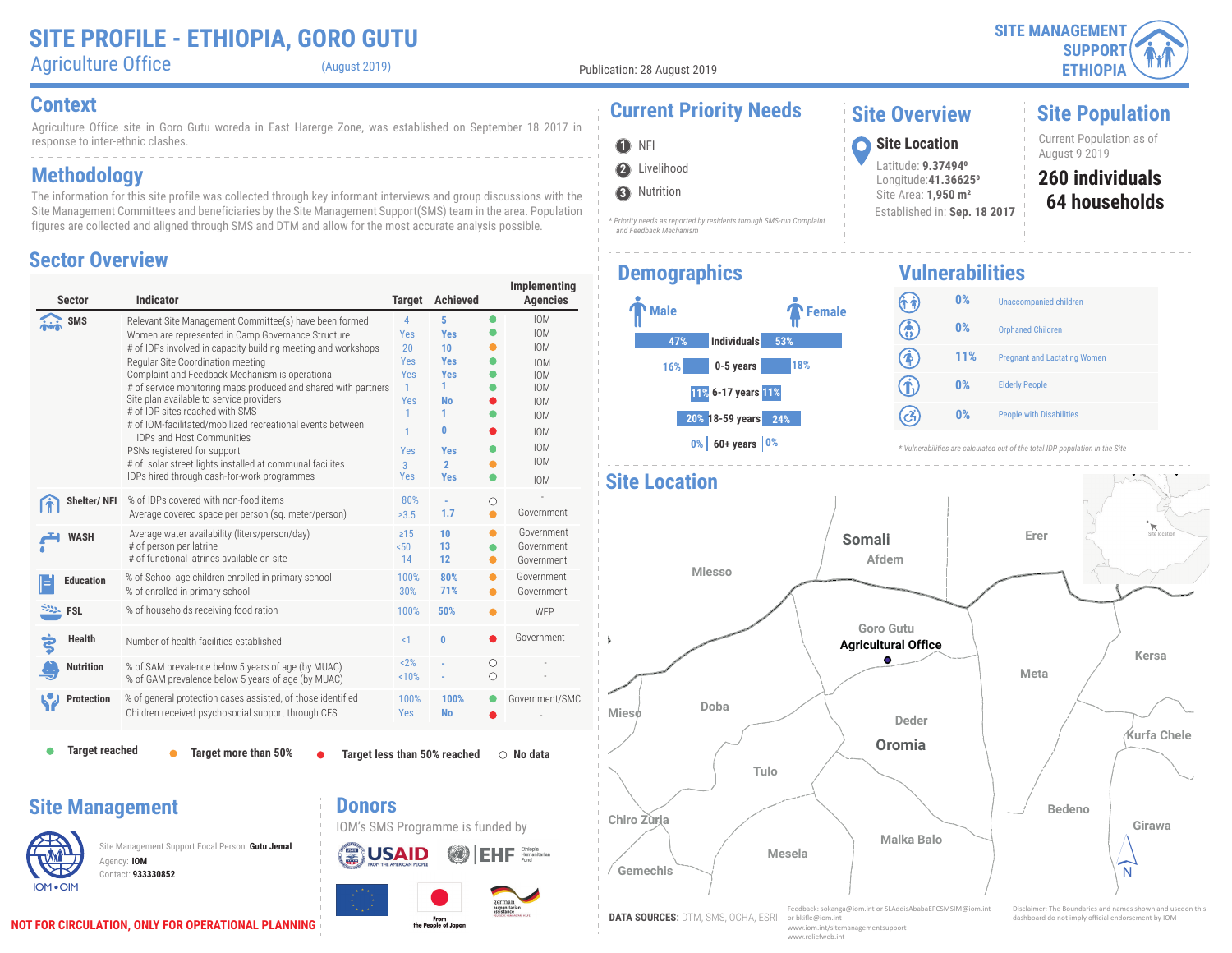Ali Sheko Camp (August 2019)

Publication: 28 August 2019

Ali Sheko Camp site in Goro Gutu woreda in East Harerge Zone, was established on September 18 2017 in response to inter-ethnic clashes. **Context Current Priority Needs**

## **Methodology**

The information for this site profile was collected through key informant interviews and group discussions with the Site Management Committees and beneficiaries by the Site Management Support(SMS) team in the area. Population figures are collected and aligned through SMS and DTM and allow for the most accurate analysis possible.

#### **Sector Overview**

| <b>Sector</b>                         | <b>Indicator</b>                                                                                                                                                                                                                                                                                                                                                                                                                                                                                                                                                                                                                                                   | <b>Target</b>                                                                                        | <b>Achieved</b>                                                                                         |           | Implementing<br><b>Agencies</b>                                                                                                                                      |
|---------------------------------------|--------------------------------------------------------------------------------------------------------------------------------------------------------------------------------------------------------------------------------------------------------------------------------------------------------------------------------------------------------------------------------------------------------------------------------------------------------------------------------------------------------------------------------------------------------------------------------------------------------------------------------------------------------------------|------------------------------------------------------------------------------------------------------|---------------------------------------------------------------------------------------------------------|-----------|----------------------------------------------------------------------------------------------------------------------------------------------------------------------|
| SMS                                   | Relevant Site Management Committee(s) have been formed<br>Women are represented in Camp Governance Structure<br># of IDPs involved in capacity building meeting and workshops<br>Regular Site Coordination meeting<br>Complaint and Feedback Mechanism is operational<br># of service monitoring maps produced and shared with partners<br>Site plan available to service providers<br># of IDP sites Reached with SMS<br># of IOM-facilitated/mobilized recreational events between<br><b>IDPs and Host Communities</b><br>PSNs registered for support<br># of solar street lights installed at communal facilites<br>IDPs hired through cash-for-work programmes | $\overline{4}$<br>Yes<br>20<br><b>Yes</b><br>Yes<br>$\mathbf{1}$<br>Yes<br>1<br>1<br>Yes<br>3<br>Yes | 3<br><b>Yes</b><br>10<br><b>Yes</b><br><b>Yes</b><br>1<br>No<br>1<br>0<br><b>Yes</b><br>1<br><b>Yes</b> | $\bullet$ | <b>IOM</b><br><b>IOM</b><br><b>IOM</b><br><b>IOM</b><br><b>IOM</b><br><b>IOM</b><br><b>IOM</b><br><b>IOM</b><br><b>IOM</b><br><b>IOM</b><br><b>IOM</b><br><b>IOM</b> |
| Shelter/NFI                           | % of IDPs covered with non-food items<br>Average covered space per person (sq. meter/person)                                                                                                                                                                                                                                                                                                                                                                                                                                                                                                                                                                       | 80%<br>$\ge 3.5$                                                                                     | 0%<br>1.12                                                                                              | Ω         | Government                                                                                                                                                           |
| <b>WASH</b>                           | Average water availability (liters/person/day)<br># of person per latrine<br># of functional latrines available on site                                                                                                                                                                                                                                                                                                                                                                                                                                                                                                                                            | $\geq 15$<br>50 <sub>50</sub><br>9                                                                   | 5<br>0<br>0                                                                                             |           | Natural Spring, Gov<br>Government<br>Government                                                                                                                      |
| <b>Education</b>                      | % of School age children enrolled in primary school<br>% of enrollment in primary school                                                                                                                                                                                                                                                                                                                                                                                                                                                                                                                                                                           | 100%<br>30%                                                                                          | 79%<br>63%                                                                                              |           | Government<br>Government                                                                                                                                             |
| <b>EXALL</b> FSL                      | % of households receiving food ration                                                                                                                                                                                                                                                                                                                                                                                                                                                                                                                                                                                                                              | 100%                                                                                                 | 50%                                                                                                     |           | WFP                                                                                                                                                                  |
| <b>Health</b>                         | Number of health facilities established                                                                                                                                                                                                                                                                                                                                                                                                                                                                                                                                                                                                                            | $\leq$ 1                                                                                             | 0                                                                                                       |           | Government                                                                                                                                                           |
| Nutrition                             | % of SAM prevalence below 5 years of age (by MUAC)<br>% of GAM prevalence below 5 years of age (by MUAC)                                                                                                                                                                                                                                                                                                                                                                                                                                                                                                                                                           | 2%<br>10%                                                                                            |                                                                                                         | О<br>Ω    |                                                                                                                                                                      |
| <b>Protection</b>                     | % of general protection cases assisted, of those identified<br>Children received psychosocial support through CFS                                                                                                                                                                                                                                                                                                                                                                                                                                                                                                                                                  | 100%<br>Yes                                                                                          | 100%<br><b>No</b>                                                                                       | O<br>О    | Government/SMC                                                                                                                                                       |
| <b>Target reached</b>                 | Target more than 50%                                                                                                                                                                                                                                                                                                                                                                                                                                                                                                                                                                                                                                               |                                                                                                      | Target less than 50% reached                                                                            |           | $\circ$ No data                                                                                                                                                      |
| <b>Site Management</b><br>Agency: IOM | <b>Donors</b><br>Site Management Support Focal Person: Gutu Jemal<br>Contact: 933330852                                                                                                                                                                                                                                                                                                                                                                                                                                                                                                                                                                            |                                                                                                      | IOM's SMS Programme is funded by                                                                        |           |                                                                                                                                                                      |

From<br>the People of Japan

#### August 9 2019 **<sup>1</sup> Site Location 2** Nutrition **O** NFI



#### *\* Priority needs as reported by residents through SMS-run Complaint and Feedback Mechanism*

#### **Demographics**



Latitude: **9.375350** Longitude:**41.363960** Site Area: **1,600 m²** Established in: **Sep. 18 2017**

**Site Overview**

# **120 individuals** Current Population as of

**Site Population**

**23 households**

#### **Vulnerabilities**



*\* Vulnerabilities are calculated out of the total IDP population in the Site*

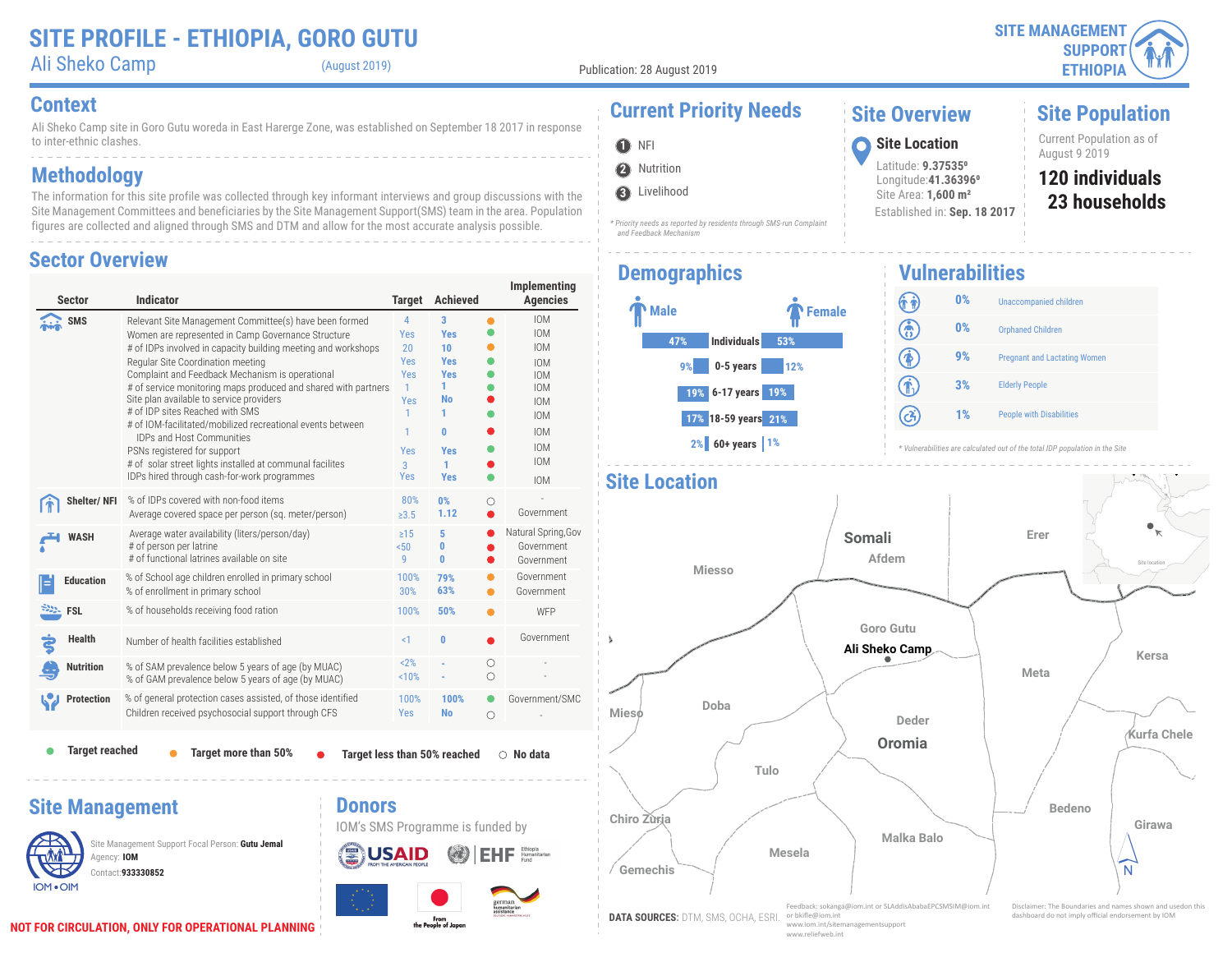Baroda (August 2019)

**2** NFI **O** Livelihood

**3** WASH

Baroda site in Goro Gutu woreda in East Harerge Zone, was established on September 18 2017 in response to inter - ethnic clashes.

### **Methodology**

The information for this site profile was collected through key informant interviews and group discussions with the Site Management Committees and beneficiaries by the Site Management Support(SMS) team in the area. Population figures are collected and aligned through SMS and DTM and allow for the most accurate analysis possible.

#### **Sector Overview**

| <b>Sector</b>         | <b>Indicator</b>                                                                                                                                                                                                                                                                                                                                                                                                                                                                                                                                                                                                                                                   | <b>Target</b>                                                                    | <b>Achieved</b>                                                                                                                         |                 | Implementing<br><b>Agencies</b>                                                                                                                                      |
|-----------------------|--------------------------------------------------------------------------------------------------------------------------------------------------------------------------------------------------------------------------------------------------------------------------------------------------------------------------------------------------------------------------------------------------------------------------------------------------------------------------------------------------------------------------------------------------------------------------------------------------------------------------------------------------------------------|----------------------------------------------------------------------------------|-----------------------------------------------------------------------------------------------------------------------------------------|-----------------|----------------------------------------------------------------------------------------------------------------------------------------------------------------------|
| <b>SMS</b>            | Relevant Site Management Committee(s) have been formed<br>Women are represented in Camp Governance Structure<br># of IDPs involved in capacity building meeting and workshops<br>Regular Site Coordination meeting<br>Complaint and Feedback Mechanism is operational<br># of service monitoring maps produced and shared with partners<br>Site plan available to service providers<br># of IDP sites reached with SMS<br># of IOM-facilitated/mobilized recreational events between<br><b>IDPs and Host Communities</b><br>PSNs registered for support<br># of solar street lights installed at communal facilites<br>IDPs hired through cash-for-work programmes | 4<br>Yes<br>20<br>Yes<br>Yes<br>$\mathbf{1}$<br>Yes<br>1<br>1<br>Yes<br>3<br>Yes | $\overline{2}$<br><b>Yes</b><br>$\overline{7}$<br><b>Yes</b><br><b>Yes</b><br>1<br><b>No</b><br>1<br>0<br><b>Yes</b><br>1<br><b>Yes</b> | $\bullet$       | <b>IOM</b><br><b>IOM</b><br><b>IOM</b><br><b>IOM</b><br><b>IOM</b><br><b>IOM</b><br><b>IOM</b><br><b>IOM</b><br><b>IOM</b><br><b>IOM</b><br><b>IOM</b><br><b>IOM</b> |
| <b>Shelter/NFI</b>    | % of IDPs covered with non-food items<br>Average covered space per person (sq. meter/person)                                                                                                                                                                                                                                                                                                                                                                                                                                                                                                                                                                       | 80%<br>>3.5                                                                      | 0%<br>2.1                                                                                                                               | O<br>●          | Government                                                                                                                                                           |
| <b>WASH</b>           | Average water availability (liters/person/day)<br># of person per latrine<br># of functional latrines available on site                                                                                                                                                                                                                                                                                                                                                                                                                                                                                                                                            | $\geq 15$<br>50 <sub>50</sub><br>6                                               | 7<br>68<br>12                                                                                                                           |                 | Government<br>Government<br>Government                                                                                                                               |
| <b>Education</b>      | % of school age children enrolled in primary school<br>% of enrollment in primary school                                                                                                                                                                                                                                                                                                                                                                                                                                                                                                                                                                           | 100%<br>30%                                                                      | 50%<br>67%                                                                                                                              | $\bullet$       | Government<br>Government                                                                                                                                             |
| <b>EXALL</b> FSL      | % of households receiving food ration                                                                                                                                                                                                                                                                                                                                                                                                                                                                                                                                                                                                                              | 100%                                                                             | 50%                                                                                                                                     |                 | WFP                                                                                                                                                                  |
| <b>Health</b>         | Number of health facilities established                                                                                                                                                                                                                                                                                                                                                                                                                                                                                                                                                                                                                            | $\leq$ 1                                                                         | 0                                                                                                                                       |                 | Government                                                                                                                                                           |
| <b>Nutrition</b>      | % of SAM prevalence below 5 years of age (by MUAC)<br>% of GAM prevalence below 5 years of age (by MUAC)                                                                                                                                                                                                                                                                                                                                                                                                                                                                                                                                                           | < 2%<br>10%                                                                      |                                                                                                                                         | O<br>$\bigcirc$ |                                                                                                                                                                      |
| <b>Protection</b>     | % of general protection cases assisted, of those identified<br>Children received psychosocial support through CFS                                                                                                                                                                                                                                                                                                                                                                                                                                                                                                                                                  | 100%<br>Yes                                                                      | 100%<br><b>No</b>                                                                                                                       | $\circ$         | Government/SMC                                                                                                                                                       |
| <b>Target reached</b> | Target more than 50%                                                                                                                                                                                                                                                                                                                                                                                                                                                                                                                                                                                                                                               |                                                                                  | <b>Target less than 50% reached</b>                                                                                                     |                 | No data<br>∩                                                                                                                                                         |

#### **Site Management**



Contact:**915743024** Site Management Support Focal Person: **Teshome Kebede** Agency: **IOM** 



## **Context Current Priority Needs**

*\* Priority needs as reported by residents through SMS-run Complaint* 

#### **Site Overview**

Latitude: **9.336550** Longitude:**41.285710** Site Area: **3,800 m²**

Established in: **Sep. 18 2017**

Current Site Population as of **1** Livelihood **1996 10 Site Location 1** Current Site Propose 3 2019

#### **19 households 66 individuals**

**Site Population**

## **Demographics**

 *and Feedback Mechanism*



**Vulnerabilities** (î î) **0%** Unaccompanied children ඹ **0%** Orphaned Children  $\circledast$ **10%** Pregnant and Lactating Women  $\widehat{\mathbf{r}}$ **4%** Elderly People  $\left( c\right)$ **1%** People with Disabilities

*\* Vulnerabilities are calculated out of the total IDP population in the Site*



 $E$ **H** $F$  Humanitarian

**Donors**

IOM's SMS Programme is funded by

**USAID**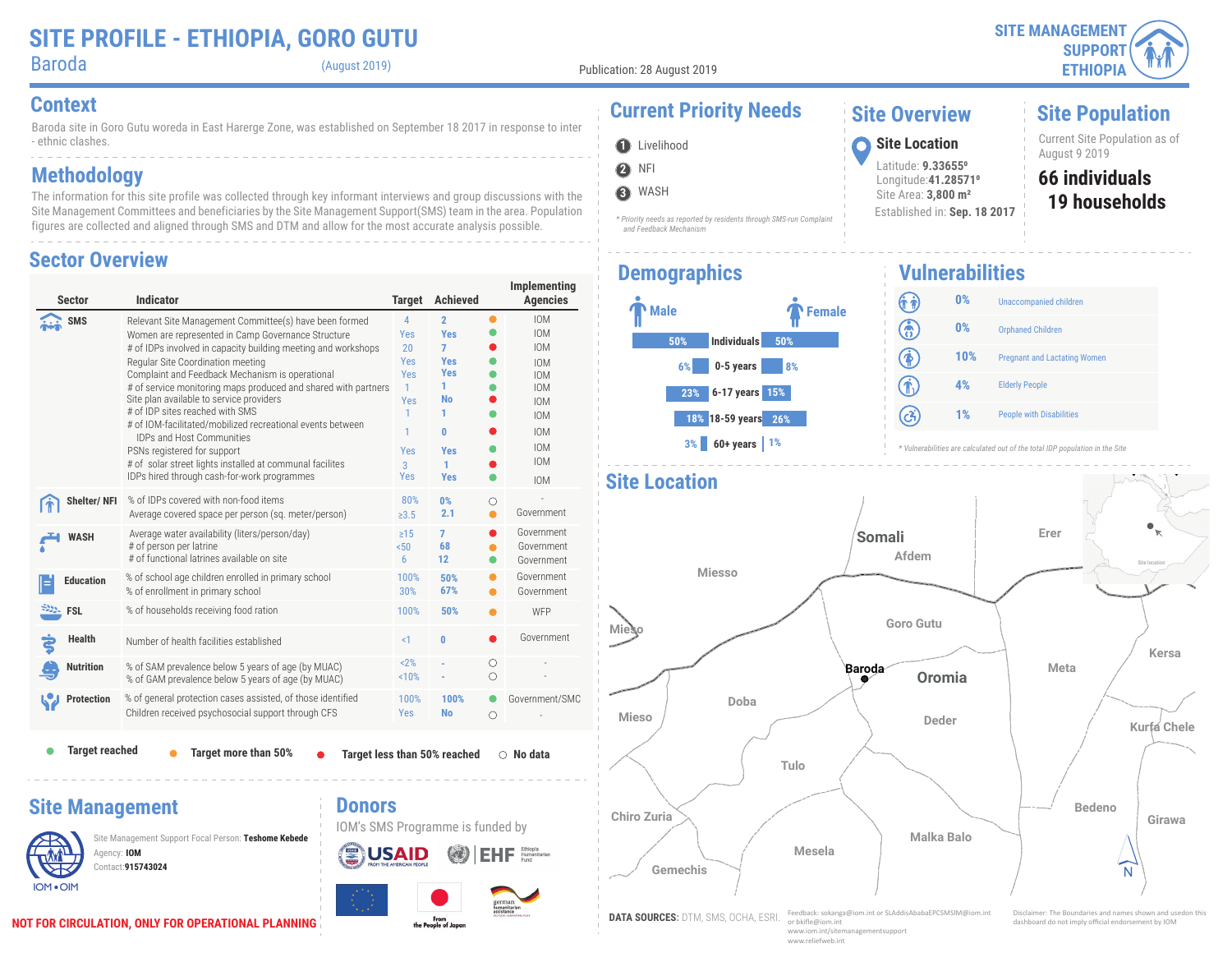DDC Site (August 2019)

**2** NFI **O** Nutrition

**3** Livelihood

 *and Feedback Mechanism*

DDC site in Deder woreda in East Harerge Zone, was established on September 18 2017 in response to inter-ethnic clashes.

### **Methodology**

The information for this site profile was collected through key informant interviews and group discussions with the Site Management Committees and beneficiaries by the Site Management Support(SMS) team in the area. Population figures are collected and aligned through SMS and DTM and allow for the most accurate analysis possible.

#### **Sector Overview**

| <b>Sector</b>          | <b>Indicator</b>                                                                                                                                                                                                                                                                                                                                                                                                                                                                                                                                                                                                                                                   | <b>Target</b>                                                                                               | <b>Achieved</b>                                                                                                                        |                 | Implementing<br><b>Agencies</b>                                                                                                                                      |
|------------------------|--------------------------------------------------------------------------------------------------------------------------------------------------------------------------------------------------------------------------------------------------------------------------------------------------------------------------------------------------------------------------------------------------------------------------------------------------------------------------------------------------------------------------------------------------------------------------------------------------------------------------------------------------------------------|-------------------------------------------------------------------------------------------------------------|----------------------------------------------------------------------------------------------------------------------------------------|-----------------|----------------------------------------------------------------------------------------------------------------------------------------------------------------------|
| <b>SMS</b>             | Relevant Site Management Committee(s) have been formed<br>Women are represented in Camp Governance Structure<br># of IDPs involved in capacity building meeting and workshops<br>Regular Site Coordination meeting<br>Complaint and Feedback Mechanism is operational<br># of service monitoring maps produced and shared with partners<br>Site plan available to service providers<br># of IDP sites reached with SMS<br># of IOM-facilitated/mobilized recreational events between<br><b>IDPs and Host Communities</b><br>PSNs registered for support<br># of solar street lights installed at communal facilites<br>IDPs hired through cash-for-work programmes | 4<br>Yes<br>20<br><b>Yes</b><br><b>Yes</b><br>$\mathbf{1}$<br>Yes<br>1<br>1<br>Yes<br>$\overline{3}$<br>Yes | 5<br><b>Yes</b><br>12<br><b>Yes</b><br><b>Yes</b><br>1<br><b>No</b><br>1<br>$\mathbf{0}$<br><b>Yes</b><br>$\overline{2}$<br><b>Yes</b> | $\bullet$       | <b>IOM</b><br><b>IOM</b><br><b>IOM</b><br><b>IOM</b><br><b>IOM</b><br><b>IOM</b><br><b>IOM</b><br><b>IOM</b><br><b>IOM</b><br><b>IOM</b><br><b>IOM</b><br><b>IOM</b> |
| Shelter/NFI            | % of IDPs covered with non-food items<br>Average covered space per person (sq. meter/person)                                                                                                                                                                                                                                                                                                                                                                                                                                                                                                                                                                       | 80%<br>$\geq 3.5$                                                                                           | 0%<br>2.2                                                                                                                              |                 | <b>IOM</b><br>Government, HCS                                                                                                                                        |
| <b>WASH</b>            | Average water availability (liters/person/day)<br># of person per latrine<br># of functional latrines available on site                                                                                                                                                                                                                                                                                                                                                                                                                                                                                                                                            | $\geq$ 15<br>50 <sub>0</sub><br>16                                                                          | 7.1<br>113<br>13                                                                                                                       |                 | Government<br><b>IOM</b><br><b>IOM</b>                                                                                                                               |
| <b>Education</b>       | % of School age children enrolled in primary school<br>% of enrolled in primary school                                                                                                                                                                                                                                                                                                                                                                                                                                                                                                                                                                             | 100%<br>30%                                                                                                 | 70%<br>66%                                                                                                                             |                 | Government<br>Government                                                                                                                                             |
| <b>EXALL</b> FSL       | % of households receiving food ration                                                                                                                                                                                                                                                                                                                                                                                                                                                                                                                                                                                                                              | 100%                                                                                                        | 50%                                                                                                                                    |                 | WFP                                                                                                                                                                  |
| <b>Health</b>          | Number of health facilities established                                                                                                                                                                                                                                                                                                                                                                                                                                                                                                                                                                                                                            | <1                                                                                                          | 1                                                                                                                                      |                 | Government                                                                                                                                                           |
| <b>Nutrition</b>       | % of SAM prevalence below 5 years of age (by MUAC)<br>% of GAM prevalence below 5 years of age (by MUAC)                                                                                                                                                                                                                                                                                                                                                                                                                                                                                                                                                           | 2%<br>10%                                                                                                   |                                                                                                                                        | О<br>$\bigcirc$ |                                                                                                                                                                      |
| <b>Protection</b>      | % of general protection cases assisted, of those identified<br>Children received psychosocial support through CFS                                                                                                                                                                                                                                                                                                                                                                                                                                                                                                                                                  | 100%<br>Yes                                                                                                 | 100<br><b>No</b>                                                                                                                       | О               | Government/SMC                                                                                                                                                       |
| <b>Target reached</b>  | Target more than 50%                                                                                                                                                                                                                                                                                                                                                                                                                                                                                                                                                                                                                                               |                                                                                                             | Target less than 50% reached                                                                                                           |                 | $\bigcirc$ No data                                                                                                                                                   |
| <b>Site Management</b> | <b>Donors</b>                                                                                                                                                                                                                                                                                                                                                                                                                                                                                                                                                                                                                                                      |                                                                                                             | IOM's SMS Programme is funded by                                                                                                       |                 |                                                                                                                                                                      |
| Agency: IOM            | Site Management Support Focal Person: Gutu Jemal<br>Contact: 933330852                                                                                                                                                                                                                                                                                                                                                                                                                                                                                                                                                                                             |                                                                                                             |                                                                                                                                        |                 | Humanitarian                                                                                                                                                         |

From<br>the People of Japan

## **Context Context Current Priority Needs**

#### **Site Overview**

Latitude: **9.316560** Longitude:**41.440650** Site Area: **4,800 m²**

Established in: **Sep. 18 2017**

### **Site Population**

Current Population as of **1** Nutrition **1999 CONSISTED Site Location** 

#### **128 households 695 individuals**

## **Demographics**



*\* Priority needs as reported by residents through SMS-run Complaint* 

#### **Vulnerabilities** (î î) **0%** Unaccompanied children ඹ **0%** Orphaned Children  $\circledast$ **12%** Pregnant and Lactating Women 介 **0%** Elderly People  $\left( c\right)$ **1%** People with Disabilities

*\* Vulnerabilities are calculated out of the total IDP population in the Site*



IOM . OIM

**INEX**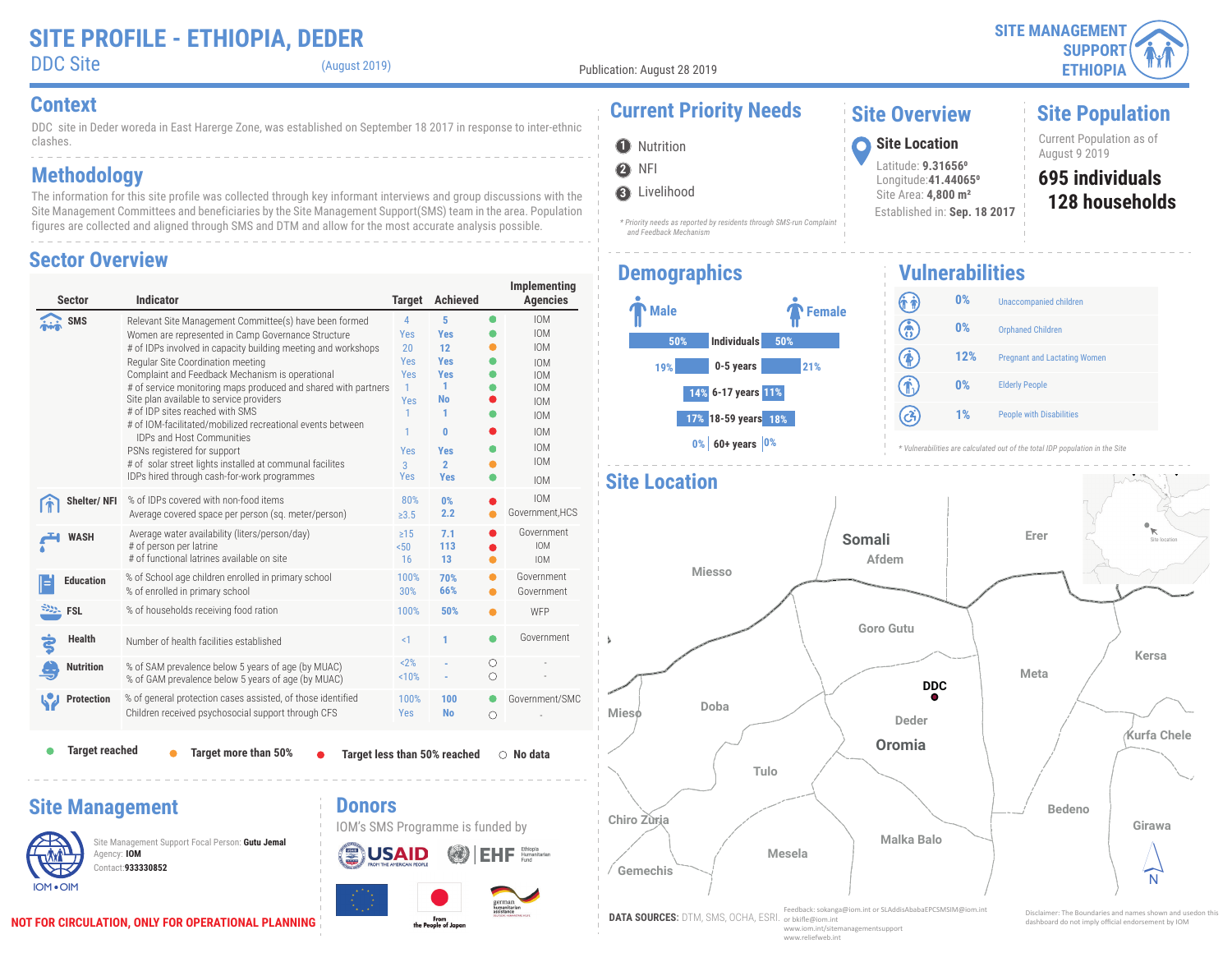(August 2019)

**2** Livelihood **O** Nutrition

 *and Feedback Mechanism*

**3** WASH

 $\textbf{E}\textbf{H}\textbf{F} \; \; \substack{\text{Ethopla} \atop \text{Fund}}$ 

**USAID** 

Fadiso site in Deder woreda in East Harerge Zone, was established on September 18 2017 in response to inter-ethnic clashes.

### **Methodology**

The information for this site profile was collected through key informant interviews and group discussions with the Site Management Committees and beneficiaries by the Site Management Support(SMS) team in the area. Population figures are collected and aligned through SMS and DTM and allow for the most accurate analysis possible.

#### **Sector Overview**

| <b>Sector</b>          | <b>Indicator</b>                                                                                                                                                                                                                                                                                                                                                                                                                                                                                                                                                                                                                                                   | <b>Target</b>                                                                           | <b>Achieved</b>                                                                                                                    |        | Implementing<br><b>Agencies</b>                                                                                                                                      |
|------------------------|--------------------------------------------------------------------------------------------------------------------------------------------------------------------------------------------------------------------------------------------------------------------------------------------------------------------------------------------------------------------------------------------------------------------------------------------------------------------------------------------------------------------------------------------------------------------------------------------------------------------------------------------------------------------|-----------------------------------------------------------------------------------------|------------------------------------------------------------------------------------------------------------------------------------|--------|----------------------------------------------------------------------------------------------------------------------------------------------------------------------|
| <b>SMS</b>             | Relevant Site Management Committee(s) have been formed<br>Women are represented in Camp Governance Structure<br># of IDPs involved in capacity building meeting and workshops<br>Regular Site Coordination meeting<br>Complaint and Feedback Mechanism is operational<br># of service monitoring maps produced and shared with partners<br>Site plan available to service providers<br># of IDP sites reached with SMS<br># of IOM-facilitated/mobilized recreational events between<br><b>IDPs and Host Communities</b><br>PSNs registered for support<br># of solar street lights installed at communal facilites<br>IDPs hired through cash-for-work programmes | 4<br><b>Yes</b><br>20<br>Yes<br>Yes<br>$\mathbf{1}$<br>Yes<br>1<br>1<br>Yes<br>3<br>Yes | 5<br><b>Yes</b><br>12 <sup>2</sup><br><b>Yes</b><br><b>Yes</b><br>1.<br><b>No</b><br>1<br>0<br><b>Yes</b><br>$\overline{2}$<br>Yes |        | <b>IOM</b><br><b>IOM</b><br><b>IOM</b><br><b>IOM</b><br><b>IOM</b><br><b>IOM</b><br><b>IOM</b><br><b>IOM</b><br><b>IOM</b><br><b>IOM</b><br><b>IOM</b><br><b>IOM</b> |
| Shelter/NFI            | % of IDPs covered with non-food items<br>Average covered space per person (sq. meter/person)                                                                                                                                                                                                                                                                                                                                                                                                                                                                                                                                                                       | 80%<br>$\geq 3.5$                                                                       | 0%<br>2.33                                                                                                                         |        | <b>IOM</b><br>Government, HCS                                                                                                                                        |
| <b>WASH</b>            | Average water availability (liters/person/day)<br># of person per latrine<br># of functional latrines available on site                                                                                                                                                                                                                                                                                                                                                                                                                                                                                                                                            | $\geq$ 15<br>50 <sub>50</sub><br>$\mathcal{I}$                                          | 12<br>18<br>13                                                                                                                     |        | Government<br><b>IOM</b><br><b>IOM</b>                                                                                                                               |
| <b>Education</b>       | % of School age children enrolled in primary school<br>% of enrolled in primary school                                                                                                                                                                                                                                                                                                                                                                                                                                                                                                                                                                             | 100%<br>30%                                                                             | 74%<br>66%                                                                                                                         |        | Government<br>Government                                                                                                                                             |
| <b>EXALL</b> FSL       | % of households receiving food ration                                                                                                                                                                                                                                                                                                                                                                                                                                                                                                                                                                                                                              | 100%                                                                                    | 50%                                                                                                                                |        | WFP                                                                                                                                                                  |
| Health                 | Number of health facilities established                                                                                                                                                                                                                                                                                                                                                                                                                                                                                                                                                                                                                            | $\leq$ 1                                                                                | $\bf{0}$                                                                                                                           |        | Government                                                                                                                                                           |
| <b>Nutrition</b>       | % of SAM prevalence below 5 years of age (by MUAC)<br>% of GAM prevalence below 5 years of age (by MUAC)                                                                                                                                                                                                                                                                                                                                                                                                                                                                                                                                                           | 2%<br>10%                                                                               |                                                                                                                                    | О<br>Ο |                                                                                                                                                                      |
| <b>Protection</b>      | % of general protection cases assisted, of those identified<br>Children that received psychosocial support through CFS                                                                                                                                                                                                                                                                                                                                                                                                                                                                                                                                             | 100%<br>Yes                                                                             | 100<br><b>No</b>                                                                                                                   | О      | Government/SMC                                                                                                                                                       |
| <b>Target reached</b>  | Target more than 50%                                                                                                                                                                                                                                                                                                                                                                                                                                                                                                                                                                                                                                               |                                                                                         | Target less than 50% reached                                                                                                       |        | $\circ$ No data                                                                                                                                                      |
| <b>Site Management</b> | <b>Donors</b><br>Site Management Support Focal Person: Gutu Jemal<br>$\mathbb{R}^m$ and $\mathbb{R}^m$ and $\mathbb{R}^m$ and $\mathbb{R}^m$                                                                                                                                                                                                                                                                                                                                                                                                                                                                                                                       |                                                                                         | IOM's SMS Programme is funded by<br>$\sqrt{2}$                                                                                     |        |                                                                                                                                                                      |

## **Context Context Current Priority Needs**

*\* Priority needs as reported by residents through SMS-run Complaint* 

#### **Site Overview**

Latitude: **9.307430** Longitude:**41.448540** Site Area: **3,800 m²**

Established in: **Sep. 18 2017**

#### **Site Population**

Current Population as of August 9 2019 **<sup>1</sup> Site Location**

#### **140 households 605 individuals**

### **Demographics**



**Vulnerabilities** (î î) **0%** Unaccompanied children ඹ **0%** Orphaned Children  $\circledast$ **11%** Pregnant and Lactating Women 介 **0%** Elderly People  $\left( c\right)$ **0%** People with Disabilities





Contact:**933330852**

Agency: **IOM**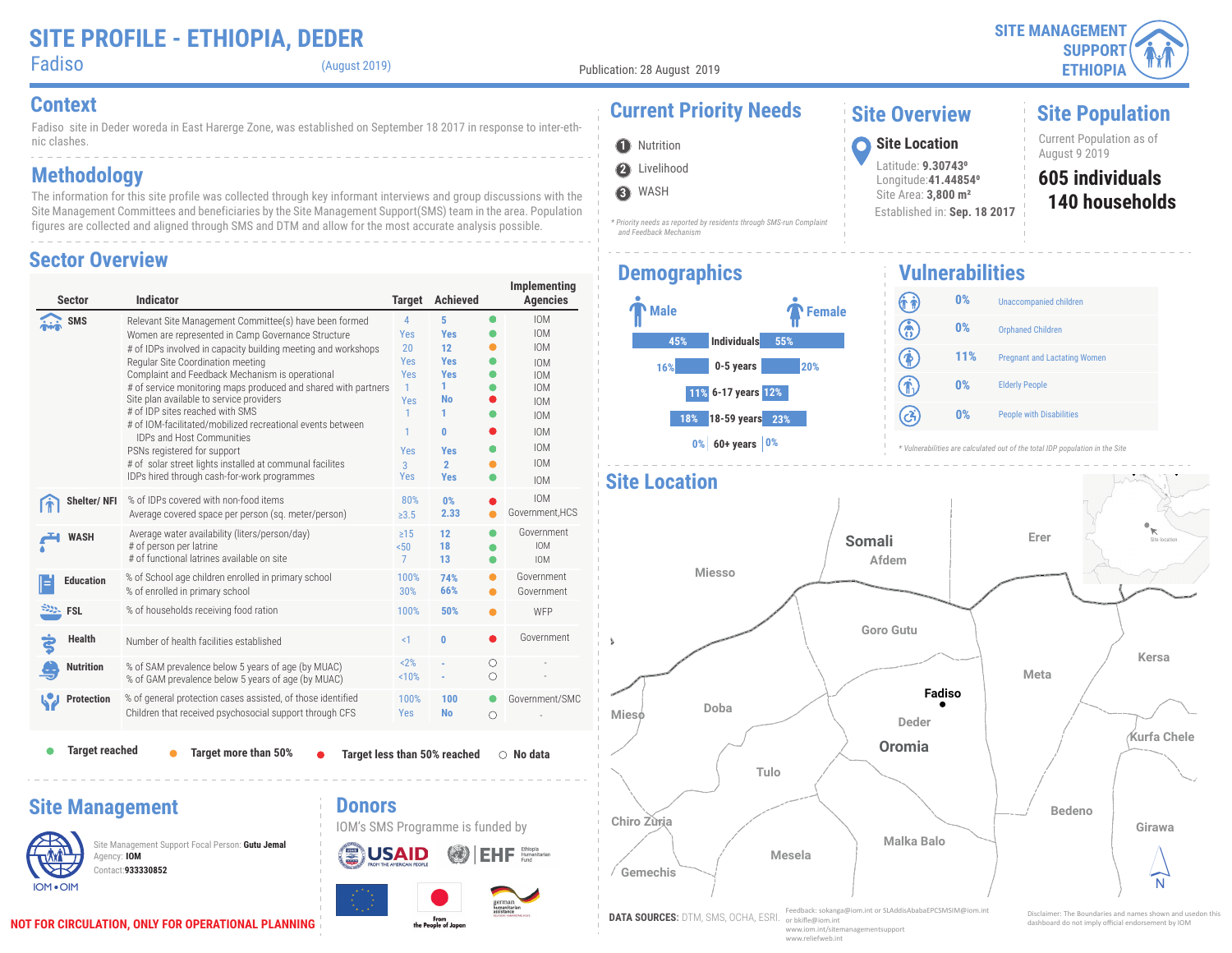**SITE MANAGEMENT SUPPORT ETHIOPIA**

# Ganda Wagayehu (August 2019)

Publication: 28 August 2019

Ganda Wagayehu site in Goro Gutu woreda in East Harerge Zone, was established on September 18 2017 in response to inter-ethnic clashes. **Context Current Priority Needs**

### **Methodology**

The information for this site profile was collected through key informant interviews and group discussions with the Site Management Committees and beneficiaries by the Site Management Support(SMS) team in the area. Population figures are collected and aligned through SMS and DTM and allow for the most accurate analysis possible.

#### **Sector Overview**

| <b>Sector</b>                                                                                    | <b>Indicator</b>                                                                                                                                                                                                                                                                                                                                                                                                                                                                                                                                                                                                                                                   | <b>Target</b>                                                                                  | <b>Achieved</b>                                                                                                               |                 | Implementing<br><b>Agencies</b>                                                                                                                                      |
|--------------------------------------------------------------------------------------------------|--------------------------------------------------------------------------------------------------------------------------------------------------------------------------------------------------------------------------------------------------------------------------------------------------------------------------------------------------------------------------------------------------------------------------------------------------------------------------------------------------------------------------------------------------------------------------------------------------------------------------------------------------------------------|------------------------------------------------------------------------------------------------|-------------------------------------------------------------------------------------------------------------------------------|-----------------|----------------------------------------------------------------------------------------------------------------------------------------------------------------------|
| <b>SMS</b>                                                                                       | Relevant Site Management Committee(s) have been formed<br>Women are represented in Camp Governance Structure<br># of IDPs involved in capacity building meeting and workshops<br>Regular Site Coordination meeting<br>Complaint and Feedback Mechanism is operational<br># of service monitoring maps produced and shared with partners<br>Site plan available to service providers<br># of IDP sites reached with SMS<br># of IOM-facilitated/mobilized recreational events between<br><b>IDPs and Host Communities</b><br>PSNs registered for support<br># of solar street lights installed at communal facilites<br>IDPs hired through cash-for-work programmes | $\overline{4}$<br>Yes<br>20<br>Yes<br>Yes<br>$\mathbf{1}$<br>Yes<br>1.<br>1<br>Yes<br>3<br>Yes | 1<br><b>Yes</b><br>5<br><b>No</b><br><b>No</b><br>$\bf{0}$<br><b>No</b><br>1<br>$\mathbf{0}$<br><b>Yes</b><br>O<br><b>Yes</b> | 0               | <b>IOM</b><br><b>IOM</b><br><b>IOM</b><br><b>IOM</b><br><b>IOM</b><br><b>IOM</b><br><b>IOM</b><br><b>IOM</b><br><b>IOM</b><br><b>IOM</b><br><b>IOM</b><br><b>IOM</b> |
| Shelter/NFI                                                                                      | % of IDPs covered with non-food items<br>Average covered space per person (sq. meter/person)                                                                                                                                                                                                                                                                                                                                                                                                                                                                                                                                                                       | 80%<br>$\ge 3.5$                                                                               | 0%<br>1.9                                                                                                                     | O               | Government                                                                                                                                                           |
| <b>WASH</b>                                                                                      | Average water availability (liters/person/day)<br># of person per latrine<br># of functional latrines available on site                                                                                                                                                                                                                                                                                                                                                                                                                                                                                                                                            | $\geq$ 15<br>50 <sub>0</sub><br>7                                                              | 4<br>0<br>0                                                                                                                   |                 | Government<br>Government<br>Government                                                                                                                               |
| <b>Education</b>                                                                                 | % of School age children enrolled in primary school<br>% of enrolled in primary school                                                                                                                                                                                                                                                                                                                                                                                                                                                                                                                                                                             | 100%<br>30%                                                                                    | 74%<br>84%                                                                                                                    |                 | Government<br>Government                                                                                                                                             |
| <b>FSL</b>                                                                                       | % of households receiving food ration                                                                                                                                                                                                                                                                                                                                                                                                                                                                                                                                                                                                                              | 100%                                                                                           | 50%                                                                                                                           |                 | WFP                                                                                                                                                                  |
| <b>Health</b>                                                                                    | Number of health facilities established                                                                                                                                                                                                                                                                                                                                                                                                                                                                                                                                                                                                                            | <1                                                                                             | 0                                                                                                                             |                 | Government                                                                                                                                                           |
| <b>Nutrition</b>                                                                                 | % of SAM prevalence below 5 years of age (by MUAC)<br>% of GAM prevalence below 5 years of age (by MUAC)                                                                                                                                                                                                                                                                                                                                                                                                                                                                                                                                                           | 2%<br>10%                                                                                      |                                                                                                                               | Ο<br>$\bigcirc$ |                                                                                                                                                                      |
| <b>Protection</b>                                                                                | % of general protection cases assisted, of those identified<br>Children that received psychosocial support through CFS                                                                                                                                                                                                                                                                                                                                                                                                                                                                                                                                             | 100%<br><b>Yes</b>                                                                             | 100%<br><b>No</b>                                                                                                             | ◯               | Government/SMC                                                                                                                                                       |
| <b>Target reached</b><br>Target more than 50%<br>Target less than 50% reached<br>$\circ$ No data |                                                                                                                                                                                                                                                                                                                                                                                                                                                                                                                                                                                                                                                                    |                                                                                                |                                                                                                                               |                 |                                                                                                                                                                      |
| <b>Site Management</b><br>Agency: IOM<br><b>IOM .OIM</b>                                         | <b>Donors</b><br>Site Management Support Focal Person: Teshome Kebede<br>Contact: 915743024                                                                                                                                                                                                                                                                                                                                                                                                                                                                                                                                                                        |                                                                                                | IOM's SMS Programme is funded by                                                                                              |                 |                                                                                                                                                                      |

# **O** NFI



**3** Livelihood

*\* Priority needs as reported by residents through SMS-run Complaint and Feedback Mechanism*

#### **Demographics**



August 9 2019 **<sup>1</sup> Site Location** Latitude: **9.3843090** Longitude:**41.3699780** Site Area: **1,300 m²** Established in: **Sep. 18 2017**

**Site Overview**

**20 households 90 individuals** Current Population as of

**Site Population**

#### **Vulnerabilities** (î î) **0%** Unaccompanied children ඹ **0%** Orphaned Children  $\circledast$ **15%** Pregnant and Lactating Women  $\textcircled{\textbf{f}}$ **2%** Elderly People  $\left( c\right)$ **1%** People with Disabilities





**didentify the note imply of IOM ION CIRCULATION, ONLY FOR OPERATIONAL PLANNING**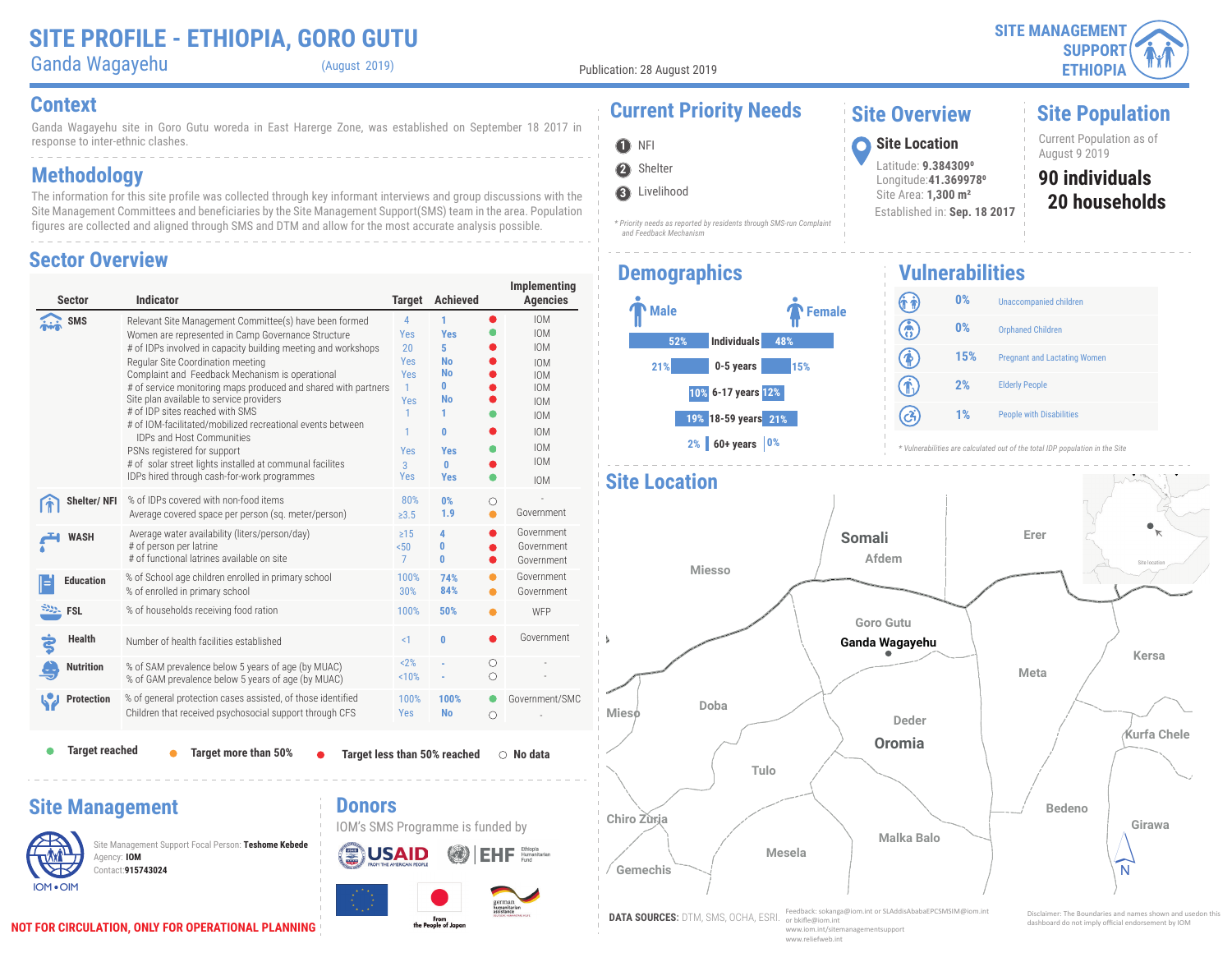| Golmasa |
|---------|
|         |
|         |

(August 2019)

**Site Population**

Golmasa site in Deder woreda in East Harerge Zone, was established on September 18 2017 in response to inter-ethnic clashes. **Context Current Priority Needs**

### **Methodology**

The information for this site profile was collected through key informant interviews and group discussions with the Site Management Committees and beneficiaries by the Site Management Support(SMS) team in the area. Population figures are collected and aligned through SMS and DTM and allow for the most accurate analysis possible.

#### **Sector Overview**

| <b>Sector</b>                                                                                                                               | <b>Indicator</b>                                                                                                                                                                                                                                                                                                                                                                                                                                                                                                                                                                                                                                                   | <b>Target</b>                                                                                  | <b>Achieved</b>                                                                                                      |           | Implementing<br><b>Agencies</b>                                                                                                                                      |
|---------------------------------------------------------------------------------------------------------------------------------------------|--------------------------------------------------------------------------------------------------------------------------------------------------------------------------------------------------------------------------------------------------------------------------------------------------------------------------------------------------------------------------------------------------------------------------------------------------------------------------------------------------------------------------------------------------------------------------------------------------------------------------------------------------------------------|------------------------------------------------------------------------------------------------|----------------------------------------------------------------------------------------------------------------------|-----------|----------------------------------------------------------------------------------------------------------------------------------------------------------------------|
| SMS                                                                                                                                         | Relevant Site Management Committee(s) have been formed<br>Women are represented in Camp Governance Structure<br># of IDPs involved in capacity building meeting and workshops<br>Regular Site Coordination meeting<br>Complaint and Feedback Mechanism is operational<br># of service monitoring maps produced and shared with partners<br>Site plan available to service providers<br># of IDP sites reached with SMS<br># of IOM-facilitated/mobilized recreational events between<br><b>IDPs and Host Communities</b><br>PSNs registered for support<br># of solar street lights installed at communal facilites<br>IDPs hired through cash-for-work programmes | 4<br><b>Yes</b><br>20<br>Yes<br>Yes<br>$\mathbf{1}$<br>Yes<br>1<br>1<br>Yes<br>3<br><b>Yes</b> | 5<br><b>Yes</b><br>O<br><b>Yes</b><br><b>Yes</b><br>1.<br>No<br>1<br>0<br><b>Yes</b><br>$\overline{2}$<br><b>Yes</b> | $\bullet$ | <b>IOM</b><br><b>IOM</b><br><b>IOM</b><br><b>IOM</b><br><b>IOM</b><br><b>IOM</b><br><b>IOM</b><br><b>IOM</b><br><b>IOM</b><br><b>IOM</b><br><b>IOM</b><br><b>IOM</b> |
| Shelter/ NFI                                                                                                                                | % of IDPs covered with non-food items<br>Average covered space per person (sg. meter/person)                                                                                                                                                                                                                                                                                                                                                                                                                                                                                                                                                                       | 80%<br>$\geq 3.5$                                                                              | 20%<br>3                                                                                                             |           | <b>IOM</b><br>Government, IOM                                                                                                                                        |
| <b>WASH</b>                                                                                                                                 | Average water availability (liters/person/day)<br># of person per latrine<br># of functional latrines available on site                                                                                                                                                                                                                                                                                                                                                                                                                                                                                                                                            | $\geq$ 15<br>50 <sub>0</sub><br>13                                                             | $\overline{2}$<br>18<br>12                                                                                           |           | Government<br><b>IOM</b><br><b>IOM</b>                                                                                                                               |
| <b>Education</b>                                                                                                                            | % of School age children enrolled in primary school<br>% of enrolled in primary school                                                                                                                                                                                                                                                                                                                                                                                                                                                                                                                                                                             | 100%<br>30%                                                                                    | 80%<br>80%                                                                                                           |           | Government<br>Government                                                                                                                                             |
| $\frac{25.5}{25.5}$ FSL                                                                                                                     | % of households receiving food ration                                                                                                                                                                                                                                                                                                                                                                                                                                                                                                                                                                                                                              | 100%                                                                                           | 50%                                                                                                                  |           | WFP                                                                                                                                                                  |
| <b>Health</b>                                                                                                                               | Number of health facilities established                                                                                                                                                                                                                                                                                                                                                                                                                                                                                                                                                                                                                            | <1                                                                                             | 1                                                                                                                    |           | Government                                                                                                                                                           |
| <b>Nutrition</b>                                                                                                                            | % of SAM prevalence below 5 years of age (by MUAC)<br>% of GAM prevalence below 5 years of age (by MUAC)                                                                                                                                                                                                                                                                                                                                                                                                                                                                                                                                                           | 2%<br>10%                                                                                      |                                                                                                                      | Ω<br>Ο    |                                                                                                                                                                      |
| <b>Protection</b>                                                                                                                           | % of general protection cases assisted, of those identified<br>Children received psychosocial support through CFS                                                                                                                                                                                                                                                                                                                                                                                                                                                                                                                                                  | 100%<br><b>Yes</b>                                                                             | 100<br><b>No</b>                                                                                                     | O         | Government/SMC                                                                                                                                                       |
| <b>Target reached</b><br>Target more than 50%<br>Target less than 50% reached<br>$\circ$ No data<br><b>Donors</b><br><b>Site Management</b> |                                                                                                                                                                                                                                                                                                                                                                                                                                                                                                                                                                                                                                                                    |                                                                                                |                                                                                                                      |           |                                                                                                                                                                      |
|                                                                                                                                             | Site Management Support Focal Person: Mesfine Shawel<br>Agency: IOM<br>Contact: 922817710                                                                                                                                                                                                                                                                                                                                                                                                                                                                                                                                                                          |                                                                                                | IOM's SMS Programme is funded by                                                                                     |           |                                                                                                                                                                      |

# **O** Livelihood

**3** Health

**2** NFI

**Gemechis**

**Chiro Zuria**

**Mieso**

A.

*\* Priority needs as reported by residents through SMS-run Complaint and Feedback Mechanism*

#### **Demographics**

**Site Location**



#### **1** Livelihood **1998 10 Site Location 1998 10 Site Location 1998 10 1999 10 1999 10 1999 10 1999 10 1999 10 1999 10 1999 10 1999 10 1999 10 1999 10 1999 10 1999 10 1999 10 1999 10 1999** Latitude: **9.329910** Longitude:**41.448120** Site Area: **2,500 m²**

Established in: **Sep. 18 2017**

**Site Overview**

**160 households 780 individuals** Current Population as of

#### **Vulnerabilities**



**Somali Erer Dire location** Site location

*\* Vulnerabilities are calculated out of the total IDP population in the Site*



**DATA SOURCES:** DTM, SMS, OCHA, ESRI. Feedback: sokanga@iom.int or SLAddisAbabaEPCSMSIM@iom.int or bkifle@iom.int www.iom.int/sitemanagementsupport www.reliefweb.int

**Mesela**

 $\widehat{\mathsf{N}}$ 

**DOT FOR CIRCULATION, ONLY FOR OPERATIONAL PLANNING**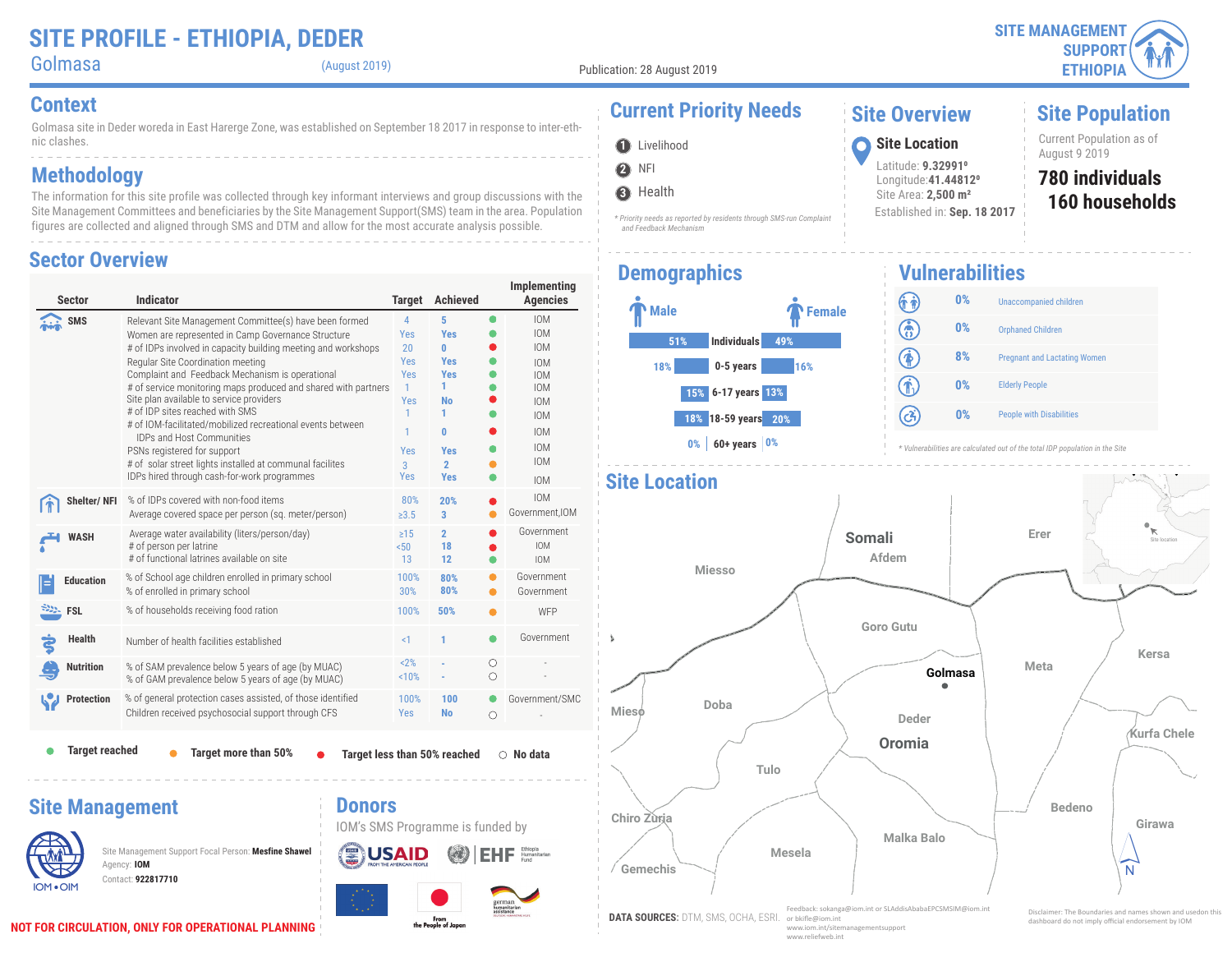### **SITE PROFILE - ETHIOPIA, KERSA**

| <b>Kersa Town</b> |  |
|-------------------|--|
|                   |  |

(August 2019)

**2** Livelihood **O** Nuttrition

 *and Feedback Mechanism*

**3** Shelter

Kersa Town site in Kersa woreda in East Harerge Zone, was established on September 18 2017 in response to inter -ethnic clashes.

### **Methodology**

The information for this site profile was collected through key informant interviews and group discussions with the Site Management Committees and beneficiaries by the Site Management Support(SMS) team in the area. Population figures are collected and aligned through SMS and DTM and allow for the most accurate analysis possible.

#### **Sector Overview**

| <b>Sector</b>                                            | <b>Indicator</b>                                                                                                                                                                                                                                                                                                                                                                                                                                                                                                                                                                                                                                                   | <b>Target</b>                                                                                                   | Achieved                                                                                                              |           | Implementing<br><b>Agencies</b>                                                                                                                                      |
|----------------------------------------------------------|--------------------------------------------------------------------------------------------------------------------------------------------------------------------------------------------------------------------------------------------------------------------------------------------------------------------------------------------------------------------------------------------------------------------------------------------------------------------------------------------------------------------------------------------------------------------------------------------------------------------------------------------------------------------|-----------------------------------------------------------------------------------------------------------------|-----------------------------------------------------------------------------------------------------------------------|-----------|----------------------------------------------------------------------------------------------------------------------------------------------------------------------|
| SMS                                                      | Relevant Site Management Committee(s) have been formed<br>Women are represented in Camp Governance Structure<br># of IDPs involved in capacity building meeting and workshops<br>Regular Site Coordination meeting<br>Complaint and Feedback Mechanism is operational<br># of service monitoring maps produced and shared with partners<br>Site plan available to service providers<br># of IDP sites reached with SMS<br># of IOM-facilitated/mobilized recreational events between<br><b>IDPs and Host Communities</b><br>PSNs registered for support<br># of solar street lights installed at communal facilites<br>IDPs hired through cash-for-work programmes | $\overline{4}$<br>Yes<br>20<br>Yes<br>Yes<br>$\mathbf{1}$<br><b>Yes</b><br>$\mathbf{1}$<br>1<br>Yes<br>3<br>Yes | 6<br><b>Yes</b><br>26<br><b>Yes</b><br><b>Yes</b><br>1.<br>No<br>1<br>0<br><b>Yes</b><br>$\overline{2}$<br><b>Yes</b> | $\bullet$ | <b>IOM</b><br><b>IOM</b><br><b>IOM</b><br><b>IOM</b><br><b>IOM</b><br><b>IOM</b><br><b>IOM</b><br><b>IOM</b><br><b>IOM</b><br><b>IOM</b><br><b>IOM</b><br><b>IOM</b> |
| Shelter/NFI                                              | % of IDPs covered with non-food items<br>Average covered space per person (sq. meter/person)                                                                                                                                                                                                                                                                                                                                                                                                                                                                                                                                                                       | 80%<br>$\geq 3.5$                                                                                               | $\overline{2}$                                                                                                        |           | <b>IOM</b>                                                                                                                                                           |
| <b>WASH</b>                                              | Average water availability (liters/person/day)<br># of person per latrine<br># of functional latrines available on site                                                                                                                                                                                                                                                                                                                                                                                                                                                                                                                                            | $\geq$ 15<br>50 <sub>0</sub><br>29                                                                              | 5<br>18<br>18                                                                                                         |           | Government<br><b>IOM</b><br><b>IOM</b>                                                                                                                               |
| <b>Education</b>                                         | % of School age children enrolled in primary school<br>% of enrolled in primary school                                                                                                                                                                                                                                                                                                                                                                                                                                                                                                                                                                             | 100%<br>30%                                                                                                     | 10%<br>20%                                                                                                            |           | Government<br>Government                                                                                                                                             |
| <b>FSL</b>                                               | % of households receiving food ration                                                                                                                                                                                                                                                                                                                                                                                                                                                                                                                                                                                                                              | 100%                                                                                                            | 50%                                                                                                                   |           | WFP                                                                                                                                                                  |
| <b>Health</b>                                            | Number of health facilities established                                                                                                                                                                                                                                                                                                                                                                                                                                                                                                                                                                                                                            | <1                                                                                                              | 1                                                                                                                     |           | Government                                                                                                                                                           |
| <b>Nutrition</b>                                         | % of SAM prevalence below 5 years of age (by MUAC)<br>% of GAM prevalence below 5 years of age (by MUAC)                                                                                                                                                                                                                                                                                                                                                                                                                                                                                                                                                           | 2%<br>10%                                                                                                       |                                                                                                                       | Ω<br>Ω    |                                                                                                                                                                      |
| <b>Protection</b>                                        | % of general protection cases assisted, of those identified<br>Children that received psychosocial support through CFS                                                                                                                                                                                                                                                                                                                                                                                                                                                                                                                                             | 100%<br><b>Yes</b>                                                                                              | 42%<br><b>No</b>                                                                                                      | 0         | Government/SMC                                                                                                                                                       |
| <b>Target reached</b>                                    | Target more than 50%                                                                                                                                                                                                                                                                                                                                                                                                                                                                                                                                                                                                                                               |                                                                                                                 | Target less than 50% reached                                                                                          |           | $\bigcirc$ No data                                                                                                                                                   |
| <b>Site Management</b><br>Agency: IOM<br><b>IOM .OIM</b> | <b>Donors</b><br>Site Management Support Focal Person: Nasaradin Adam<br>Contact: 966822937                                                                                                                                                                                                                                                                                                                                                                                                                                                                                                                                                                        |                                                                                                                 | IOM's SMS Programme is funded by                                                                                      |           | german<br>numanitarian<br>issistance                                                                                                                                 |

From<br>the People of Japan

### **Context Current Priority Needs**

#### **Site Overview**

Latitude: **9.449640** Longitude:**41.86153** Site Area: **44,300 m²**

Established in: **Sep. 18 2017**

**Site Population**

Current Population as of August 9 2019 **<sup>1</sup> Site Location**

> **254 households 1,113 individuals**

# **Demographics**



*\* Priority needs as reported by residents through SMS-run Complaint* 

#### **Vulnerabilities** (î î) **0%** Unaccompanied children ඹ **0%** Orphaned Children 闲 **7%** Pregnant and Lactating Women  $\widehat{\mathbf{r}}$ **3%** Elderly People (උ}) **0%** People with Disabilities

*\* Vulnerabilities are calculated out of the total IDP population in the Site*

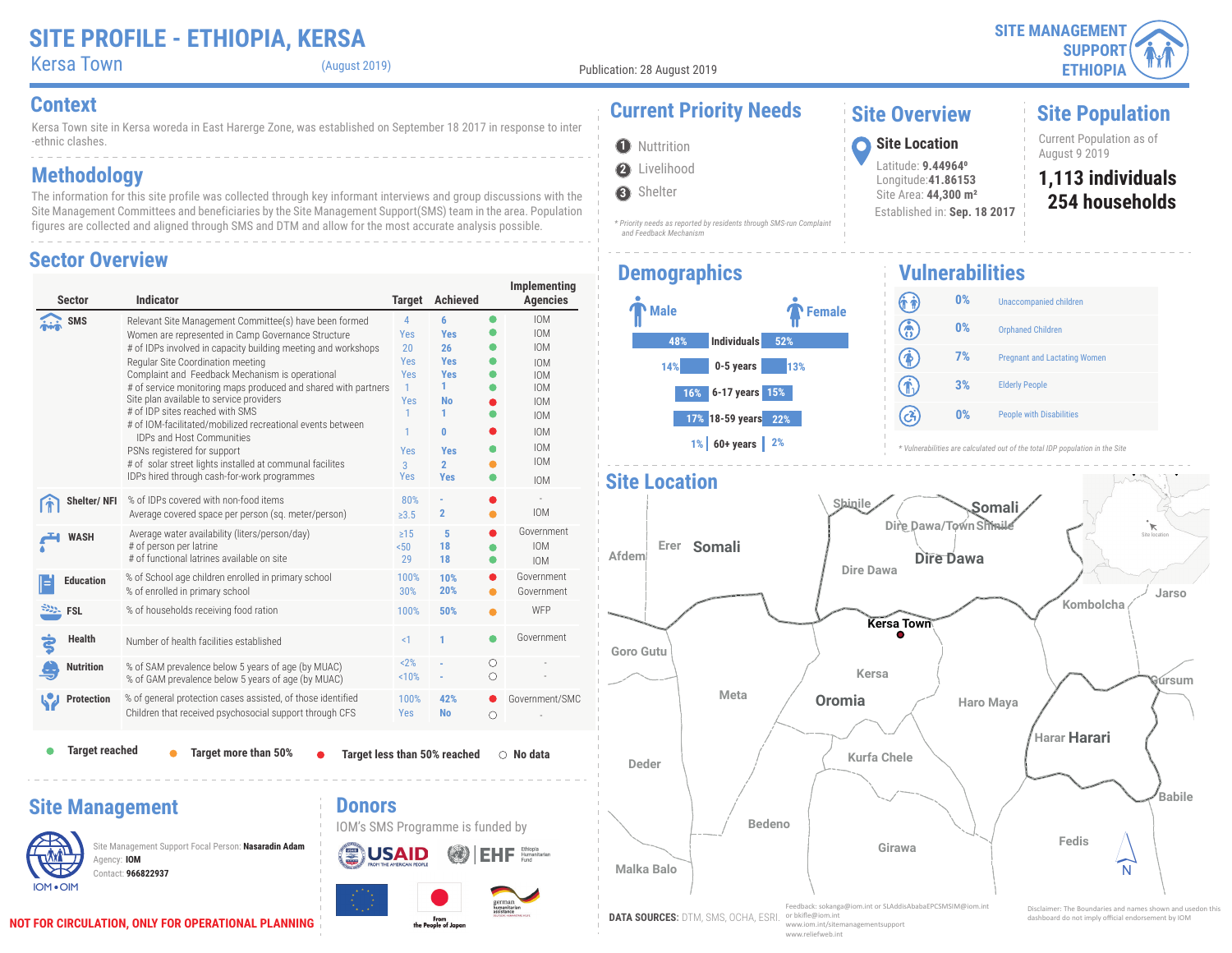**SITE MANAGEMENT SUPPORT ETHIOPIA**

Karamile (August 2019)

Publication: 28 August 2019

**2** NFI **O** Livelihood

**3** WASH

ethnic clashes.

**Methodology**

Karamile site in Goro Gutu woreda in East Harerge Zone, was established on September 18 2017 in response to inter-

The information for this site profile was collected through key informant interviews and group discussions with the Site Management Committees and beneficiaries by the Site Management Support(SMS) team in the area. Population figures are collected and aligned through SMS and DTM and allow for the most accurate analysis possible.

# **Context Current Priority Needs**

*\* Priority needs as reported by residents through SMS-run Complaint* 

#### **Site Overview**

 $\textcircled{\textbf{f}}$ (යි)

Latitude: **41.362280** Longitude:**41.285710** Site Area: **1,600 m²**

Established in: **Aug. 20 2018**

## **Site Population**

Current Population as of August 9 2019 **<sup>1</sup> Site Location**

## **375 individuals**

**79 households**

#### **Sector Overview**

| Sector                                                                                                                                                                                                                                     | <b>Indicator</b>                                                                                                                                                                                                                                                                                                                                                                                                                                                                                                                                                                                                                                                   | <b>Target</b>                                                                                                                   | <b>Achieved</b>                                                                                                             |                      | Implementing<br><b>Agencies</b>                                                                                                                                      |
|--------------------------------------------------------------------------------------------------------------------------------------------------------------------------------------------------------------------------------------------|--------------------------------------------------------------------------------------------------------------------------------------------------------------------------------------------------------------------------------------------------------------------------------------------------------------------------------------------------------------------------------------------------------------------------------------------------------------------------------------------------------------------------------------------------------------------------------------------------------------------------------------------------------------------|---------------------------------------------------------------------------------------------------------------------------------|-----------------------------------------------------------------------------------------------------------------------------|----------------------|----------------------------------------------------------------------------------------------------------------------------------------------------------------------|
| <b>SMS</b>                                                                                                                                                                                                                                 | Relevant Site Management Committee(s) have been formed<br>Women are represented in Camp Governance Structure<br># of IDPs involved in capacity building meeting and workshops<br>Regular Site Coordination meeting<br>Complaint and Feedback Mechanism is operational<br># of service monitoring maps produced and shared with partners<br>Site plan available to service providers<br># of IDP sites reached with SMS<br># of IOM-facilitated/mobilized recreational events between<br><b>IDPs and Host Communities</b><br>PSNs registered for support<br># of solar street lights installed at communal facilites<br>IDPs hired through cash-for-work programmes | $\overline{4}$<br>Yes<br>20<br><b>Yes</b><br><b>Yes</b><br>$\mathbf{1}$<br><b>Yes</b><br>1<br>1<br>Yes<br>$\overline{3}$<br>Yes | 5<br><b>Yes</b><br>12<br><b>Yes</b><br><b>Yes</b><br>1<br><b>No</b><br>1<br>0<br><b>Yes</b><br>$\overline{2}$<br><b>Yes</b> | $\bullet$            | <b>IOM</b><br><b>IOM</b><br><b>IOM</b><br><b>IOM</b><br><b>IOM</b><br><b>IOM</b><br><b>IOM</b><br><b>IOM</b><br><b>IOM</b><br><b>IOM</b><br><b>IOM</b><br><b>IOM</b> |
| <b>Shelter/NFI</b>                                                                                                                                                                                                                         | % of IDPs covered with non-food items<br>Average covered space per person (sq. meter/person)                                                                                                                                                                                                                                                                                                                                                                                                                                                                                                                                                                       | 80%<br>$\ge 3.5$                                                                                                                | 0%<br>2.1                                                                                                                   | О<br>$\bullet$       | Government, IOM                                                                                                                                                      |
| <b>WASH</b>                                                                                                                                                                                                                                | Average water availability (liters/person/day)<br># of person per latrine<br># of functional latrines available on site                                                                                                                                                                                                                                                                                                                                                                                                                                                                                                                                            | $\geq$ 15<br>50 <sub>o</sub><br>15                                                                                              | 5<br>54<br>4                                                                                                                | O                    | Natural Spring<br>Government<br>Government                                                                                                                           |
| <b>Education</b>                                                                                                                                                                                                                           | % of School age children enrolled in primary school<br>% of enrolled in primary school                                                                                                                                                                                                                                                                                                                                                                                                                                                                                                                                                                             | 100%<br>30%                                                                                                                     | 88.3%<br>87%                                                                                                                |                      | Government<br>Government                                                                                                                                             |
| <b>EXAMPLE</b> FSL                                                                                                                                                                                                                         | % of households receiving food ration                                                                                                                                                                                                                                                                                                                                                                                                                                                                                                                                                                                                                              | 100%                                                                                                                            | 50%                                                                                                                         |                      | WFP                                                                                                                                                                  |
| <b>Health</b>                                                                                                                                                                                                                              | Number of health facilities established                                                                                                                                                                                                                                                                                                                                                                                                                                                                                                                                                                                                                            | <1                                                                                                                              | 0%                                                                                                                          |                      | Government                                                                                                                                                           |
| <b>Nutrition</b>                                                                                                                                                                                                                           | % of SAM prevalence below 5 years of age (by MUAC)<br>% of GAM prevalence below 5 years of age (by MUAC)                                                                                                                                                                                                                                                                                                                                                                                                                                                                                                                                                           | 2%<br>10%                                                                                                                       |                                                                                                                             | О<br>$\bigcirc$      |                                                                                                                                                                      |
| <b>Protection</b>                                                                                                                                                                                                                          | % of general protection cases assisted, of those identified<br>Children that received psychosocial support through CFS                                                                                                                                                                                                                                                                                                                                                                                                                                                                                                                                             | 100%<br><b>Yes</b>                                                                                                              | 100%<br><b>No</b>                                                                                                           | $\bullet$<br>$\circ$ | Government/SMC                                                                                                                                                       |
| <b>Target reached</b><br>Target more than 50%<br>Target less than 50% reached<br>$\bigcirc$ No data                                                                                                                                        |                                                                                                                                                                                                                                                                                                                                                                                                                                                                                                                                                                                                                                                                    |                                                                                                                                 |                                                                                                                             |                      |                                                                                                                                                                      |
| <b>Donors</b><br><b>Site Management</b><br>IOM's SMS Programme is funded by<br>Site Management Support Focal Person: Mesfine Shawel<br>Humanitarian<br>Agency: IOM<br>FROM THE AMERICAN PEOPLE<br>Contact: 922817710<br>OM <sub>e</sub> OM |                                                                                                                                                                                                                                                                                                                                                                                                                                                                                                                                                                                                                                                                    |                                                                                                                                 |                                                                                                                             |                      |                                                                                                                                                                      |

# **Demographics**

 *and Feedback Mechanism*



#### **Vulnerabilities** (î î) **0%** Unaccompanied children ඹ **0%** Orphaned Children  $\circledast$ **7%** Pregnant and Lactating Women

| 2% | <b>Elderly People</b>           |
|----|---------------------------------|
| 1% | <b>People with Disabilities</b> |



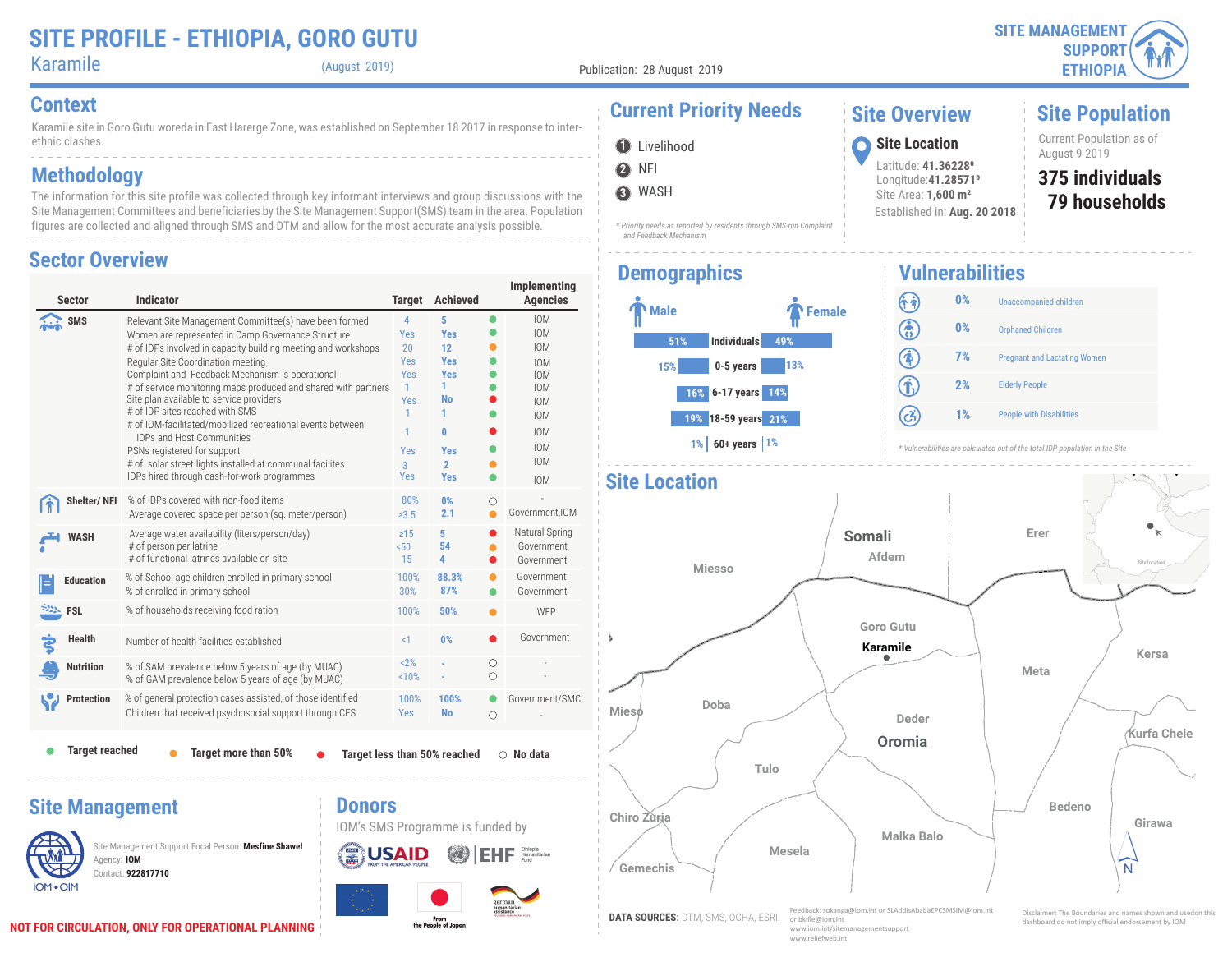(August 2019)

**2** Livelihood

**3** Nutrition

 *and Feedback Mechanism*

**O** NFI

A.

**Site Population**

IOM OIM

Contact:**915743024**

Woreda Water Office site in Deder woreda in East Harerge Zone, was established on September 18 2017 in response to inter-ethnic clashes.

### **Methodology**

The information for this site profile was collected through key informant interviews and group discussions with the Site Management Committees and beneficiaries by the Site Management Support(SMS) team in the area. Population figures are collected and aligned through SMS and DTM and allow for the most accurate analysis possible.

#### **Sector Overview**

| <b>Sector</b>          | <b>Indicator</b>                                                                                                                                                                                                                                                                                                                                                                                                                                                                                                                                                                                                                                                   | <b>Target</b>                                                                                                   | <b>Achieved</b>                                                                                                                             |           | Implementing<br><b>Agencies</b>                                                                                                                                      |
|------------------------|--------------------------------------------------------------------------------------------------------------------------------------------------------------------------------------------------------------------------------------------------------------------------------------------------------------------------------------------------------------------------------------------------------------------------------------------------------------------------------------------------------------------------------------------------------------------------------------------------------------------------------------------------------------------|-----------------------------------------------------------------------------------------------------------------|---------------------------------------------------------------------------------------------------------------------------------------------|-----------|----------------------------------------------------------------------------------------------------------------------------------------------------------------------|
| <b>SMS</b>             | Relevant Site Management Committee(s) have been formed<br>Women are represented in Camp Governance Structure<br># of IDPs involved in capacity building meeting and workshops<br>Regular Site Coordination meeting<br>Complaint and Feedback Mechanism is operational<br># of service monitoring maps produced and shared with partners<br>Site plan available to service providers<br># of IDP sites reached with SMS<br># of IOM-facilitated/mobilized recreational events between<br><b>IDPs and Host Communities</b><br>PSNs registered for support<br># of solar street lights installed at communal facilites<br>IDPs hired through cash-for-work programmes | $\overline{4}$<br>Yes<br>20<br>Yes<br><b>Yes</b><br>$\mathbf{1}$<br>Yes<br>$\mathbf{1}$<br>1<br>Yes<br>3<br>Yes | 5<br><b>Yes</b><br>12 <sup>2</sup><br><b>Yes</b><br><b>Yes</b><br>1.<br>No<br>1<br>0<br><b>Yes</b><br>$\overline{\mathbf{3}}$<br><b>Yes</b> | $\bullet$ | <b>IOM</b><br><b>IOM</b><br><b>IOM</b><br><b>IOM</b><br><b>IOM</b><br><b>IOM</b><br><b>IOM</b><br><b>IOM</b><br><b>IOM</b><br><b>IOM</b><br><b>IOM</b><br><b>IOM</b> |
| Shelter/NFI            | % of IDPs covered with non-food items<br>Average covered space per person (sq. meter/person)                                                                                                                                                                                                                                                                                                                                                                                                                                                                                                                                                                       | 80%<br>$\ge 3.5$                                                                                                | 0%<br>1.15                                                                                                                                  |           | <b>IOM</b><br>Government, IOM                                                                                                                                        |
| <b>WASH</b>            | Average water availability (liters/person/day)<br># of person per latrine<br># of functional latrines available on site                                                                                                                                                                                                                                                                                                                                                                                                                                                                                                                                            | $\geq$ 15<br>50 <sub>0</sub><br>19                                                                              | 7<br>75<br>8                                                                                                                                |           | Government<br><b>IOM</b><br><b>IOM</b>                                                                                                                               |
| <b>Education</b>       | % of School age children enrolled in primary school<br>% of enrolled in primary school                                                                                                                                                                                                                                                                                                                                                                                                                                                                                                                                                                             | 100%<br>30%                                                                                                     | 79.2%<br>50%                                                                                                                                |           | Government<br>Government                                                                                                                                             |
| <b>EXALL</b> FSL       | % of households receiving food ration                                                                                                                                                                                                                                                                                                                                                                                                                                                                                                                                                                                                                              | 100%                                                                                                            | 50%                                                                                                                                         | ●         | WFP                                                                                                                                                                  |
| <b>Health</b>          | Number of health facilities established                                                                                                                                                                                                                                                                                                                                                                                                                                                                                                                                                                                                                            | $\leq$ 1                                                                                                        | $\bf{0}$                                                                                                                                    |           | Government                                                                                                                                                           |
| <b>Nutrition</b>       | % of SAM prevalence below 5 years of age (by MUAC)<br>% of GAM prevalence below 5 years of age (by MUAC)                                                                                                                                                                                                                                                                                                                                                                                                                                                                                                                                                           | 2%<br>10%                                                                                                       |                                                                                                                                             | О<br>Ο    |                                                                                                                                                                      |
| <b>Protection</b>      | % of general protection cases assisted, of those identified<br>Cchildren that received psychosocial support through CFS                                                                                                                                                                                                                                                                                                                                                                                                                                                                                                                                            | 100%<br><b>Yes</b>                                                                                              | 100%<br><b>No</b>                                                                                                                           | $\circ$   | Government/SMC                                                                                                                                                       |
| <b>Target reached</b>  | Target more than 50%                                                                                                                                                                                                                                                                                                                                                                                                                                                                                                                                                                                                                                               |                                                                                                                 | Target less than 50% reached                                                                                                                |           | $\circ$ No data                                                                                                                                                      |
| <b>Site Management</b> | <b>Donors</b>                                                                                                                                                                                                                                                                                                                                                                                                                                                                                                                                                                                                                                                      |                                                                                                                 | IOM's SMS Programme is funded by                                                                                                            |           |                                                                                                                                                                      |
| Agency: IOM            | Site Management Support Focal Person: Teshome Kebede<br><b>EUSAID</b>                                                                                                                                                                                                                                                                                                                                                                                                                                                                                                                                                                                              |                                                                                                                 |                                                                                                                                             |           | Humanitarian                                                                                                                                                         |

## **Context Current Priority Needs**

#### **Site Overview**

Latitude: **9.319550** Longitude:**41.443960** Site Area: **5,200 m²**

Established in: **Sep. 18 2017**

**125 households 616 individuals** Current Population as of August 9 2019 **<sup>1</sup> Site Location**

### **Demographics**



*\* Priority needs as reported by residents through SMS-run Complaint* 

#### **Vulnerabilities** (î î) **0%** Unaccompanied children ඹ **0%** Orphaned Children  $\circledast$ **12%** Pregnant and Lactating Women  $\widehat{\mathbf{f}}_n$ **0%** Elderly People  $\left( c\right)$ **1%** People with Disabilities

**Woreda Water Office Oromia Somali Doba Meta Miesso Erer Deder Tulo Bedeno Kersa Afdem Girawa Mesela Malka Balo Goro Gutu Dire location Gemechis Kurfa Chele Mieso Chiro Zuria**  $\widehat{\mathsf{N}}$ **DATA SOURCES:** DTM, SMS, OCHA, ESRI. *\* Vulnerabilities are calculated out of the total IDP population in the Site* **Site Location** Site location Feedback: sokanga@iom.int or SLAddisAbabaEPCSMSIM@iom.int or bkifle@iom.int www.iom.int/sitema Disclaimer: The Boundaries and names shown and usedon this dashboard do not imply official endorsement by IOM

www.reliefweb.int